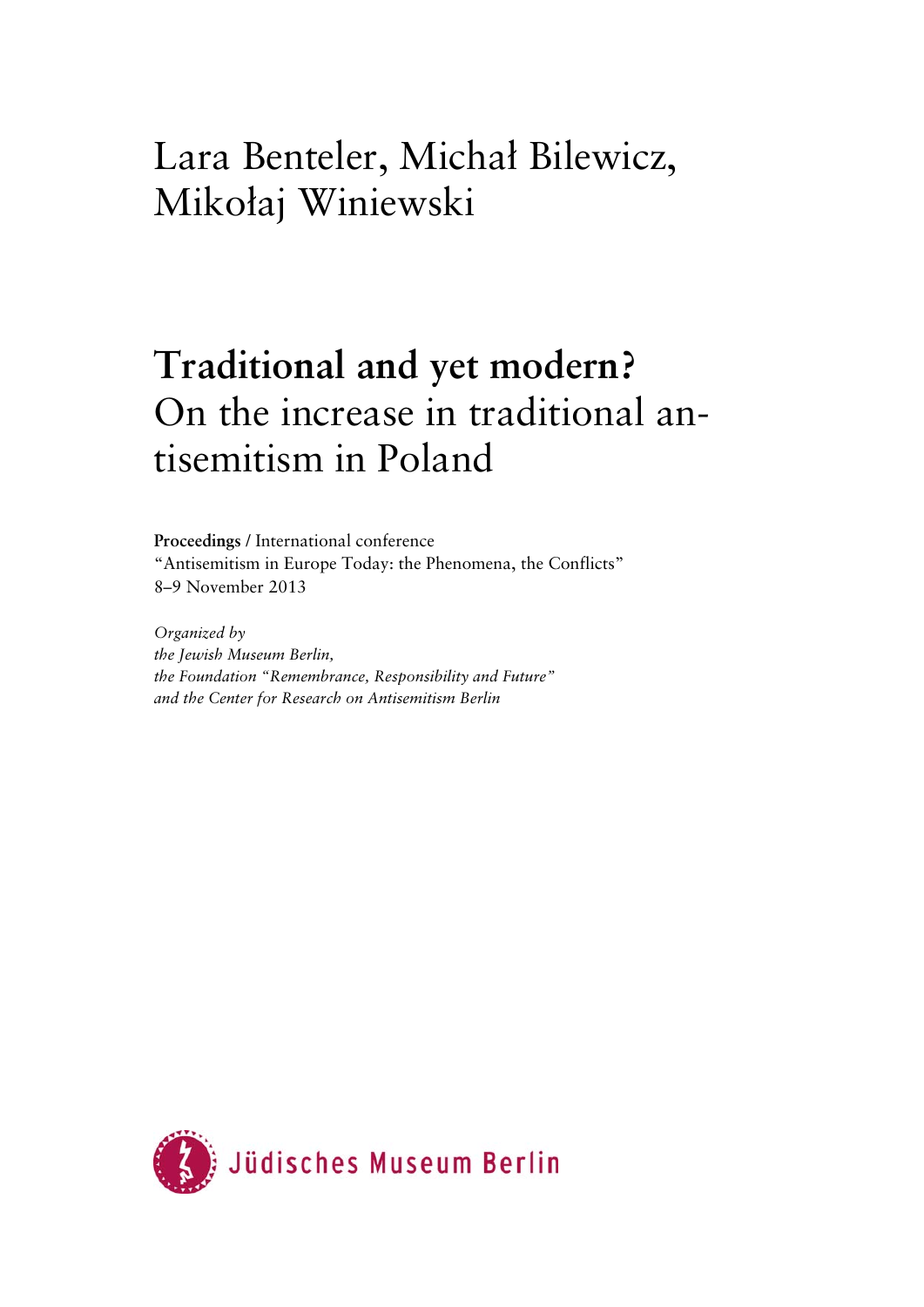# **Traditional and Yet modern?**

On the increase in traditional antisemitism in Poland<sup>1</sup> Lara Benteler,<sup>2</sup> Michał Bilewicz, Mikołaj Winiewski<sup>3</sup>

Drawing upon two studies carried out in 2009 and 2013 by Bilewicz, Winiewski, Kofta and Wójcik at the Center for Research on Prejudice (Centrum Badań nad Uprzedzeniami) at the University of Warsaw, the following article discusses the structure of contemporary antisemitism in Poland. A special focus of our discussion is the ongoing development of antisemitism in Poland both generally and specifically in the period between the dates of the two studies. The data suggest that, between the first study and the second, an unexpected change occurred in the form in which antisemitism was being expressed, with a noticeable increase in traditional antisemitism. We discuss this development with reference to demographic and psychological factors.

# **Development of Antisemitism in Poland**

Starting as long as one thousand years ago, ethnic Poles and Polish Jews have lived together on Polish territory. Prior to the Second World War, the circa 3 million Jews living in Poland constituted the country's largest minority. Particularly in the last two decades prior to the complete division of Poland among Russia, Prussia, and Austria in 1795, one can speak of a relationship characterized by tolerance – although this should not imply that Jewish stereotypes and prejudices did not exist at that time, as well (Steinlauf, 1997). Following the division, the situation of Jews (and ethnic Poles) depended to a large extent on their new nationalities. In general, Poles initially regarded the Jews as their allies in the battle for independence from the occupying powers. At the turn of the century, however, the pro-Jewish sympathy of the Poles diminished. It was feared that the Jews were interested in establishing a Jewish state on the territory originally belonging to Poland. Further, their disproportionate representation in business and other professions requiring a university degree elicited envy and hostility. The hatred of Jews increased dramatically in the interbellum period and ultimately led to discrimination, violence, and pogroms against the Jews (ibid.).

 The debate over the relationship between Jews and Poles in the Second World War has defined Polish-Jewish relations since 1989. The Poles under Nazi occupation found themselves in the ambivalent position of being victims of the Nazi regime as well as witnesses to the Nazi crimes against the Jews, which were carried out to a large extent on Polish territory. The reactions of Poles during the occupation ranged from selflessly risking their lives to support Jews, to indiffer-

-

**<sup>1</sup>** This Article was subsidized out of research funds (BST) from the Robert Zajonc Institute for Social Sciences at the University of Warsaw.

**<sup>2</sup>** University of the Saarland

**<sup>3</sup>** University of Warsaw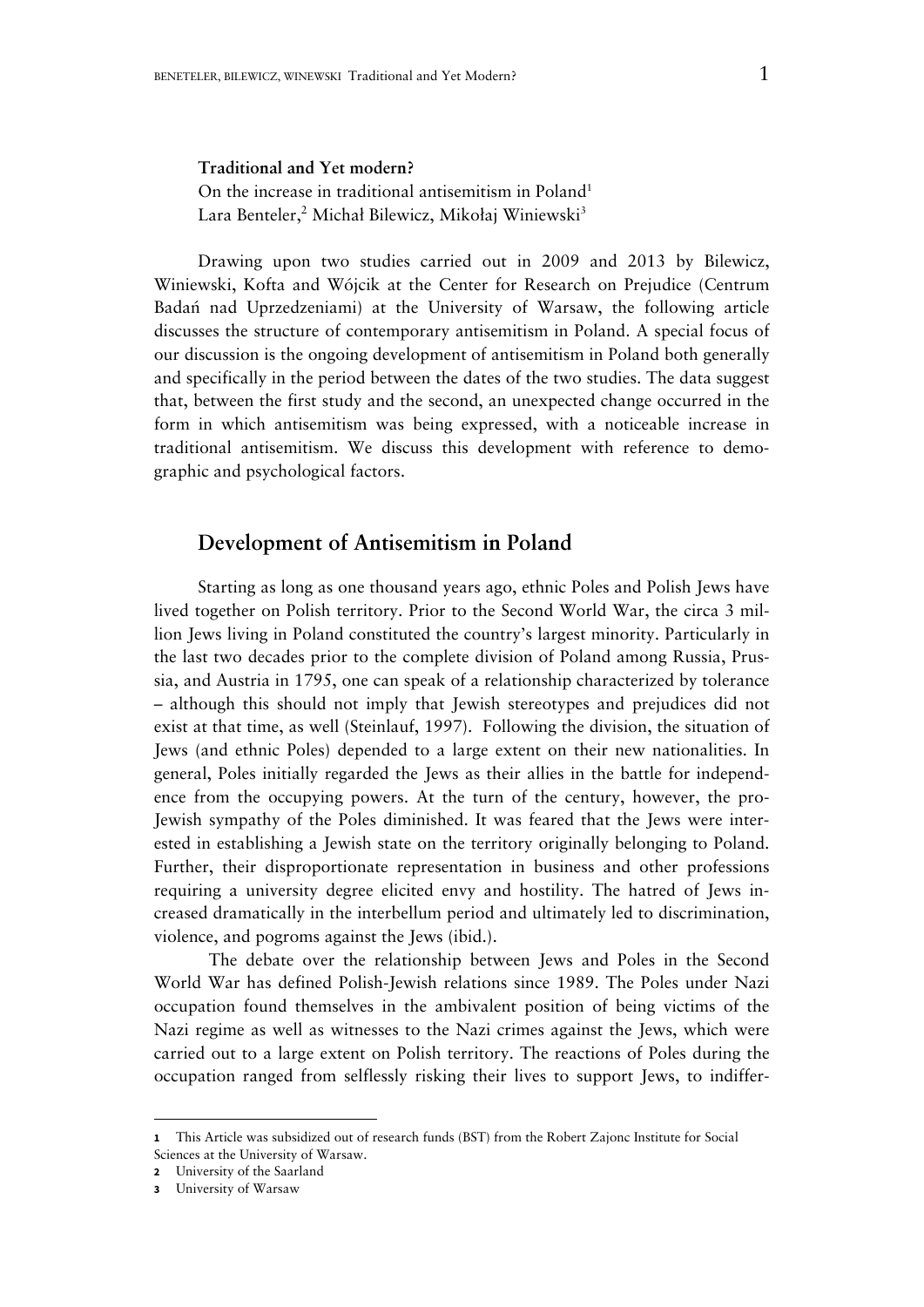ence, to active participation in the crimes. There were also many opportunities for Poles to benefit indirectly from the fate of the Jews, for instance through the appropriation of Jewish property following the owners' deportation to the Ghettos (ibid.). A well-known excess is the pogrom of Jebwadne in 1941, described in the book "Neighbors" by Jan Tomasz Gross. Catholic Poles from a small town murdered their Jewish neighbors following the retreat of Soviet and prior to the arrival of German forces.

 After the War, the number of Jews living in Poland was very small, and this number diminished further to between 5 000 and 15 000 people as a result of three waves of emigration. The first emigration wave was set in motion by another pogrom against the Jews in 1946 (Wetzel, 2000). The last wave, in 1968, was caused by the Communist government, which had exacerbated its antizionist and antisemitic policies significantly in the preceding period (for a detailed discussion of the causes and consequences of this development, see Kosmala, 2000). These policies had their effect on a broad swath of the population, so that general antisemitism increased at this time, as well. Following this new exodus the Jews all but disappeared from visibility in Poland; antisemitic feelings and opinions nevertheless endured. A kind of "antisemitism without Jews" had taken root (Pelc, 2000).

 During the period of Communism, moreover, public discussion of the Second World War and the Holocaust was forbidden. In particular, the Poles' role as passive witnesses to the Holocaust was silenced. As a result, the history of the Second World War was paradoxically dealt with only after the Fall of the Wall. The long period that elapsed between the events and their discussion in a public forum made it possible for half-truths to calcify into accepted fact. It also made any dialogue with witnesses and victims of the Holocaust more difficult (Tokarska-Bakir, 2011). In the opinion of the two Polish historians Władysław Bartoszewski and Andrzej Bryk, the failure to deal immediately with the Holocaust led to the absence of any "collective shock" in the Polish consciousness (Tych, 2000). Tych argues further that such a shock probably was (or rather would have been) necessary in order to stem or dampen antisemitic feelings.

 As mentioned above, a debate in particular concerning the role of Poland during the Holocaust flared up following the fall of the Communist regime. Jan Blonski published in 1990 an essay on the passivity of the Poles relative to the Holocaust, which was heavily criticized by a public which did not care to be reminded of this dark chapter in its history.

 The book "Neighbors" (2001), already mentioned above, as well as its sequels "Angst" (2006) and "Golden Harvests" (2012) unleashed another public dispute. Gross described Polish citizens as perpetrators – particularly in "Neighbors" – and this contradicted the prevalent opinion representing the Poles as the primary victims of the War (Krzeminski, 1993). The most common reaction to "Neighbors" was to deny the circumstances it described and to divert responsibility for the crimes to the Germans - or at least to a marginalized, nonrepresentative group (Bilewicz, 2004).

 The war trilogy "Unsere Mütter, Unsere Väter" [Our mothers, our fathers] broadcast over German television (ZDF) in 2013 elicited heavy criticism in Poland.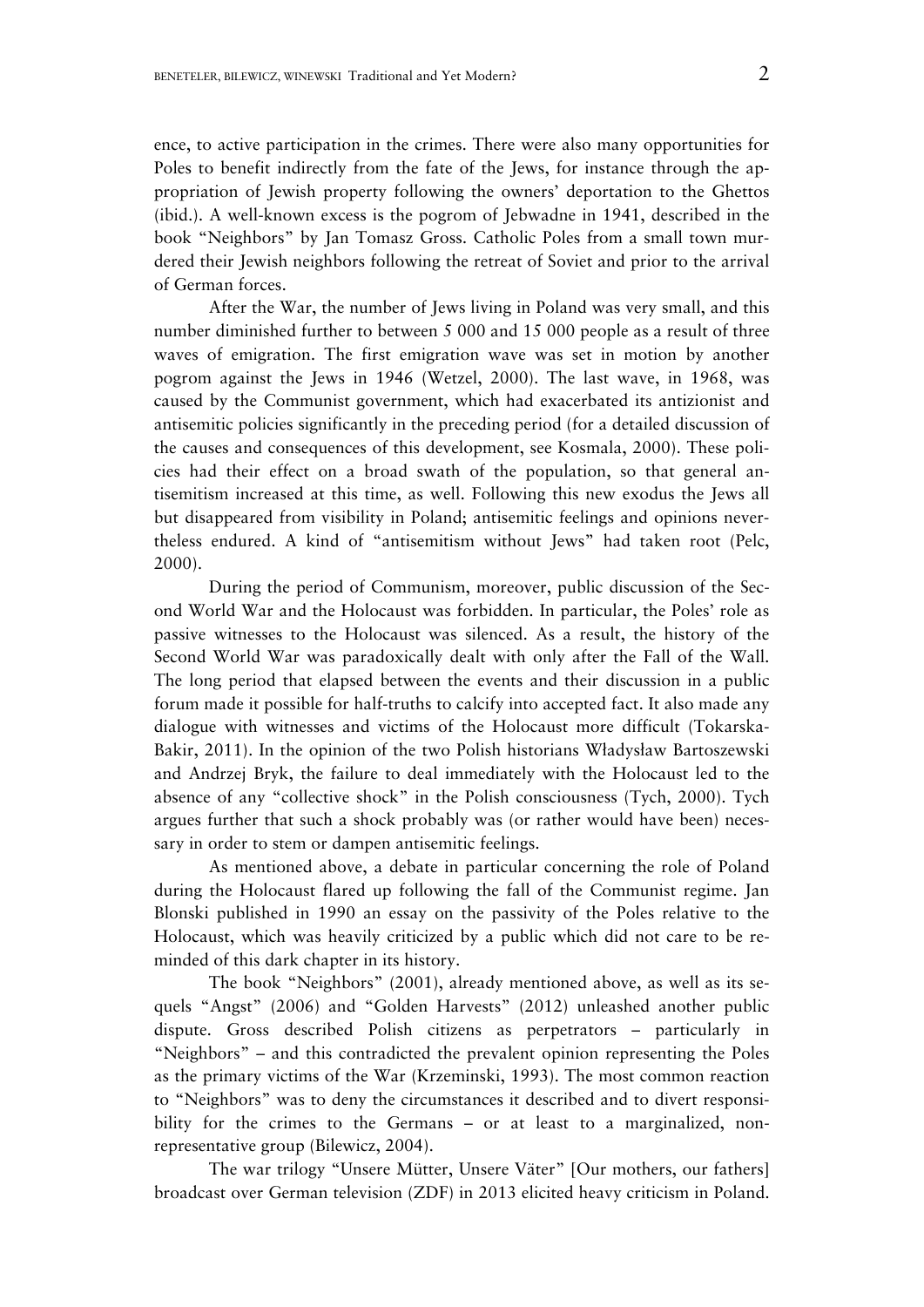In this film, resistance fighters in the Polish Homeland Army (AK) are depicted as antisemites who refuse to free Jewish prisoners from a train bound for the gas chambers. Many Poles have accused the producers of falsifying history and attempting to relativize Germany's guilt.

 The debate described above, which could take place for the first time only once open discussion of the Holocaust became possible, has no doubt been heavily influenced by the fact that a certain view of history and a certain self-image took root in Poland during the many long years of silence. It is not easy to revise such a view of history or such a self-image from one day to the next. This also explains the sensitivity with which Poles respond when long accepted views are drawn into question, particularly when the criticism comes from Germany.

 At the same time, public institutions in Poland are increasingly making an effort to push understanding of the common history between Poland and Germany forward, as well as to nurture an awareness of Jewish history and Jewish life in Poland. A good example of these efforts is the building of a new "Museum for the History of the Polish Jews" in 2013. This museum is designed to serve not only as exhibition space but also as a forum for dialogue.

## **Antisemitic viewpoints in Poland today**

 Although Jews now represent only 0.1 % of the Polish population, they are viewed as among the least desirable of minorities according to the Polish public opinion research institute CBOS (Centrum Badania Opinii Społecznej).<sup>4</sup> More than 30 % of the Polish population have an antipathy toward people of Jewish descent. This trend seems to have remained constant over the years. Recent surveys by the Center for Prejudice Research CBU at the University of Warsaw revealed that 12 % of the Poles would not accept Jewish co-workers, 12 % would be opposed to living with Jewish neighbors, and about 24 % would be opposed to having a close relative of theirs marry a person of Jewish descent.

 Paradoxically, 90 % of the Polish population do not know a single Jewish person (Bilewicz, Winiewski, Kofta & Wójcik, 2013). According to Sułek (2012), the Polish respondents in surveys such as these are thus thinking not only of Jews living in present-day Poland, but also of those who once lived there – that is, before, during, or after the War. They are thus projecting onto the void an imaginary, abstract ethnic category, the members of which share the same characteristics at any time and in any place. The real number or percentage of Jews within the Polish population is generally exaggerated. This could be explained by the fact that the Poles generally perceive a threatening Jewish omnipresence, which may in turn form part of an antisemitic world view. A much more positive alternative explanation is also conceivable, however: the more one learns about a minority, the more one pays attention to it in one's environment. Exaggeration of the Jewish presence in Poland thus may stem from the fact that so much is being reported about Jewish

-

**<sup>4</sup>** The Polish public opinion research institute CBOS, with head offices in Warsaw, gathers representative data relative to opinions among the Polish population on social and political themes.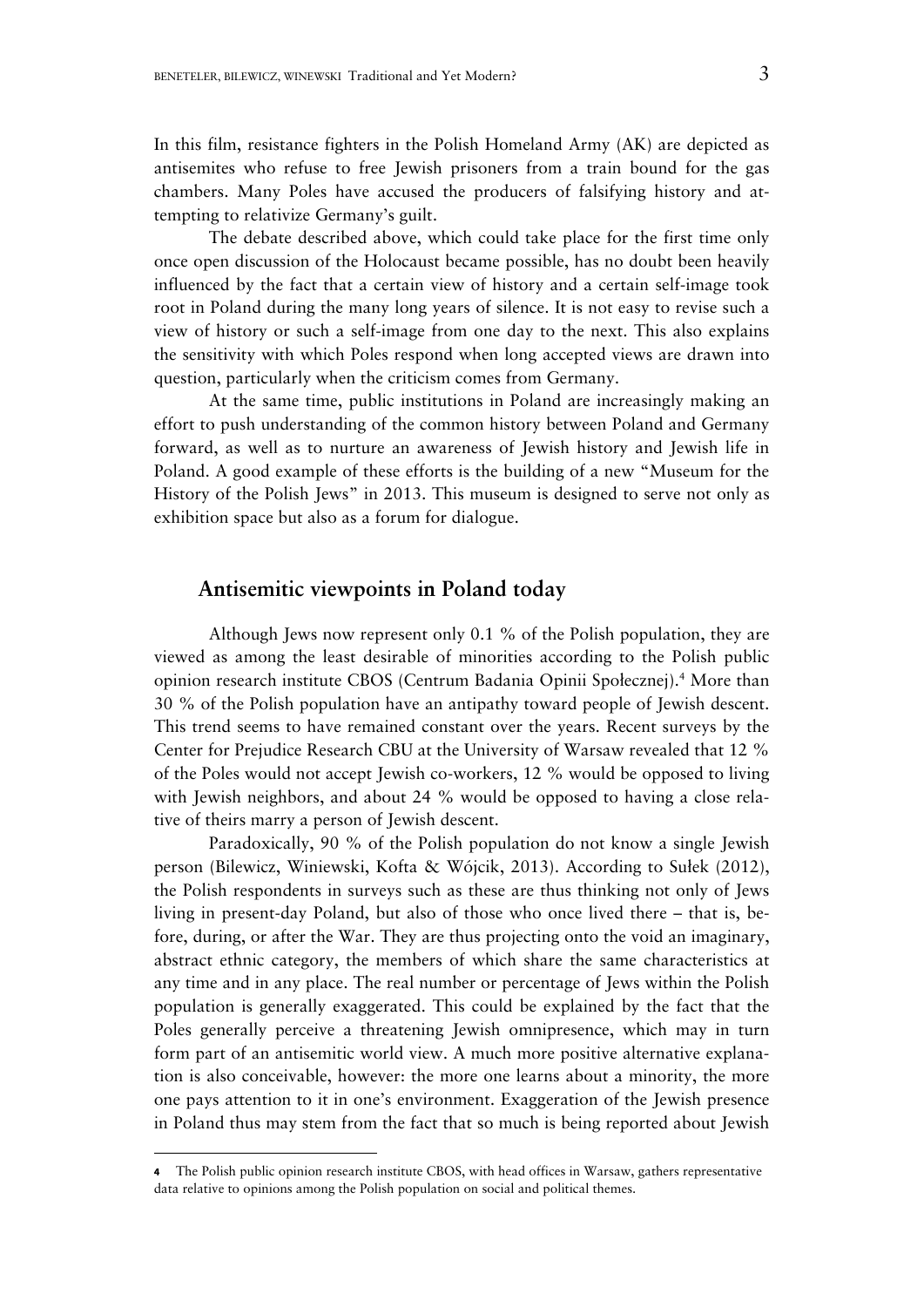culture and history and Jewish-Polish relations in the media (Sułek, 2012). In any event, it shows that Jews remain very present in the collective Polish consciousness.

# **Forms of Antisemitism**

 Bilewicz et al. (2013) suggest a three-factor structure for today's antisemitism, consisting of traditional antisemitism, the belief in a Jewish conspiracy, and secondary antisemitism. The latter two are viewed as modern forms of antisemitism. Two studies, conducted in 2009 and 2013 by the Center for Prejudice Research CBU, attempted to measure the extent to which Poles today share each of these three forms of prejudice. Before describing the results of this research in detail, let us better define the categories underlying this research – in particular that of traditional antisemitism.

 Traditional antisemitism has its roots in early Christianity and is based on anti-Jewish motifs. The murder of Christ represents one of the primary accusations levelled against the Jews. This accusation stems from the Gospel according to St. Mathew, in which the Jews are depicted as responsible for the death of Jesus (Mt. 27, 11-26, [which English translation do you like to refer to ?]). From the historical perspective, this view is untenable insofar as the sentencing of Jesus lay under the jurisdiction of the Roman occupying powers (Mohl, 2011). Presumably, Matthew's statements should be understood rather in the context of the growing competition between Jews and Christians (Bergmann, 2008). Although the crucification of Jesus is viewed as necessary for the redemption of mankind, a collective guilt was thenceforth imputed to the Jews. All following generations of Jews, as well, were seen as accursed of God. Their sole means of saving themselves from this curse was to be baptized. Only with the Second Vatican Council of 1962 were the Jews exonerated of this charge (Mohl, 2011).

 During the period of the Crusades, another religiously motivated accusation was raised: the Jews were now regarded as children of the devil, whose task it was to harm Christians. Jews were thereafter held responsible for every misfortune that Christians experienced (Trachtenberg, 1983).

 It was asserted that Jews used Christian blood in their religious ceremonies. Jews were accused of killing Christian children, in order on the one hand to obtain their blood and on the other to repeatedly re-enact and mock the death of Jesus (Erb, 1993). One of the earliest famous cases can be dated to the year 1144 AD in England: a boy named William was found dead in the forest. Shortly thereafter, it was reported that Jews had affixed a crown of thorns to his head and crucified him. For centuries, the so-called blood guilt was used as justification for causing harm to Jews. Throughout all of Europe, Jews were prosecuted and executed on the purported grounds of ritual murder, not infrequently with the support of the clergy (Mohl, 2011).

 At approximately the same time as the myth of Jewish blood guilt was circulating, the accusation of desecrating the Eucharist arose. This, too, often entailed anti-Jewish violence. Starting in the 13<sup>th</sup> century, the Christian church has assumed that in Holy Communion (the Eucharist) bread and wine are transubstantiated into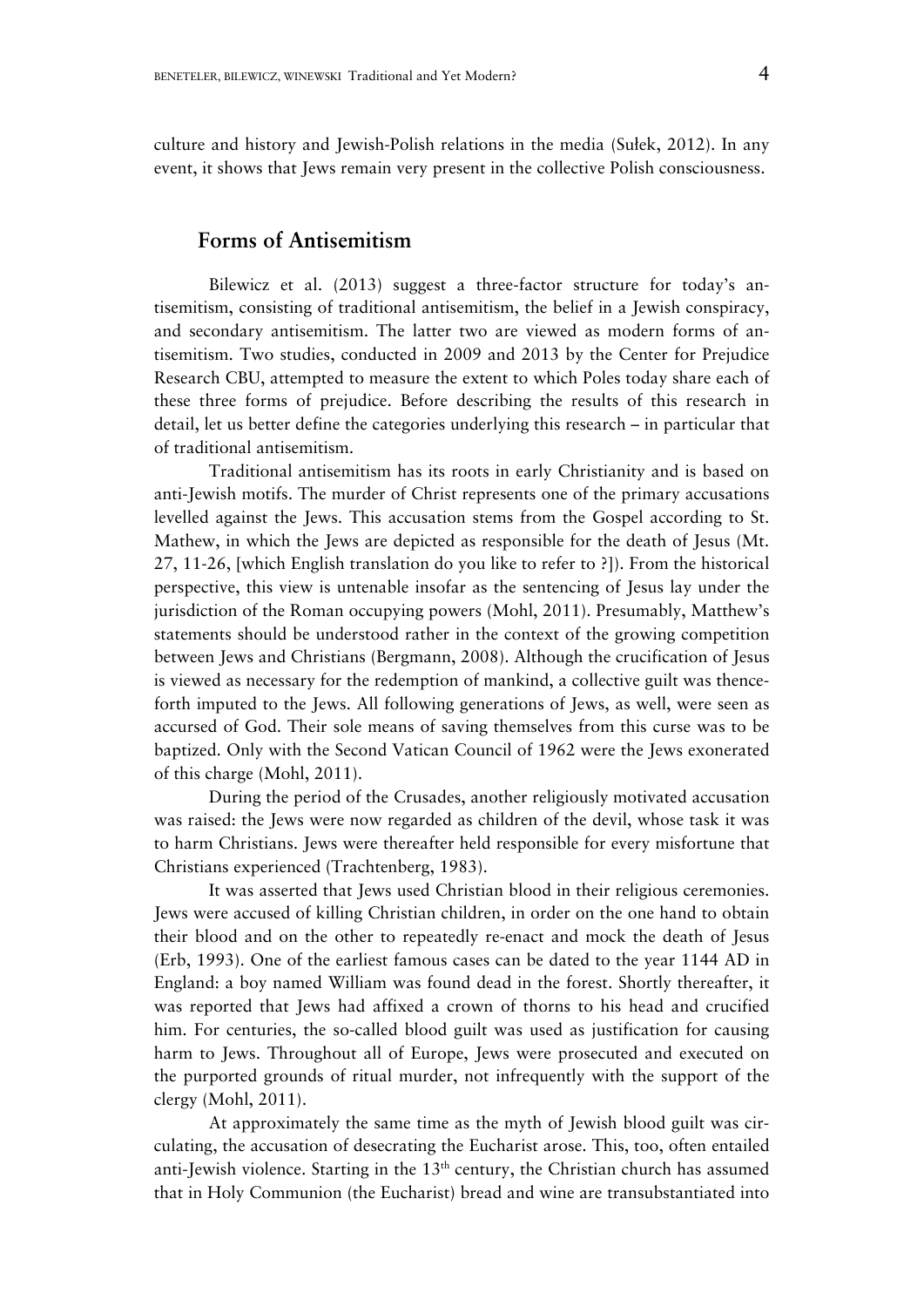the flesh and blood of Christ – the purported desecration of the Eucharist would thus be tantamount to repeatedly injuring the body of Jesus (Bergmann, 2008).

 In the Middle Ages, church law stipulated that Jews could not be admitted as members in any guild. As a result, they were driven into the business of moneylending, which Christians were forbidden to engage in. This circumstance laid the groundwork for the stereotype of the money-grubbing and power-hungry Jew, which assumed special significance later in modern antisemitism (ibid.).

 In studies conducted today, the primary aspects of traditional antisemitism, reviewed above, are generally introduced through questions such as "Are Jews responsible for the death of Jesus Christ?" or "Do Jews use Christian blood for ritual purposes?" (e.g., Bilewicz et al., 2013).

 With the Enlightenment in Christian Europe, such absurd accusations against the Jews were made less often. They never entirely disappeared from the rhetoric, however, and thus appeared time and again in the ensuing decades. With them re-surfaced in particular the related negative prejudices against Jews.

Starting at the end of the  $19<sup>th</sup>$  century, the second form of antisemitism, socalled modern antisemitism, became the more prevalent form. The myth of a Jewish conspiracy to rule the world arose. In modern antisemitism, the Jews are viewed as founders of the Free Masons, the Illuminati, and other anti-Christian organizations. It is further assumed that such a conspiracy has enabled Jews to acquire excessive power in society, excessive control over the banks and media, etc. (Kofta & Sedek, 2005). The focus in modern antisemitism thus no longer lies on the Jewish religion, but rather on the Jews as a social group, which Wilhelm Marr, founder of the League of Antisemites, described as an inferior race (Imhoff, 2010). This stigmatization thus laid the corner-stone for the racist doctrine which reached its most rabid expression later, in the period of National Socialism. The modern form of antisemitism remains today the prevalent form among antisemitic worldviews.

 After the Holocaust, the debate concerning a third form of antisemitism arose in Germany. This was so-called secondary antisemitism, which refers to the opinion that Jews have taken advantage of the history of the Holocaust or the feeling of guilt prevalent among other nations and thus are themselves responsible for perpetuation of antisemitism today (ibid.). This form is closely associated with deflecting guilt from oneself, for instance by way of denying the Holocaust or reversing the roles of victims and perpetrators. As mentioned at the outset above, the question of Poles' complicity in the Holocaust and their status as victims and perpetrators is hotly debated in Poland. Thus secondary antisemitism is relevant here, as well.

# **Studies of 2009 and 2013**

 The aim of the studies conducted in 2009 and 2013 was to determine the various forms and expressions of contemporary antisemitism in Poland. Further, the studies sought to test demographic and psychological correlatives of the various forms of antisemitism. The studies carried out in 2009 also investigated the con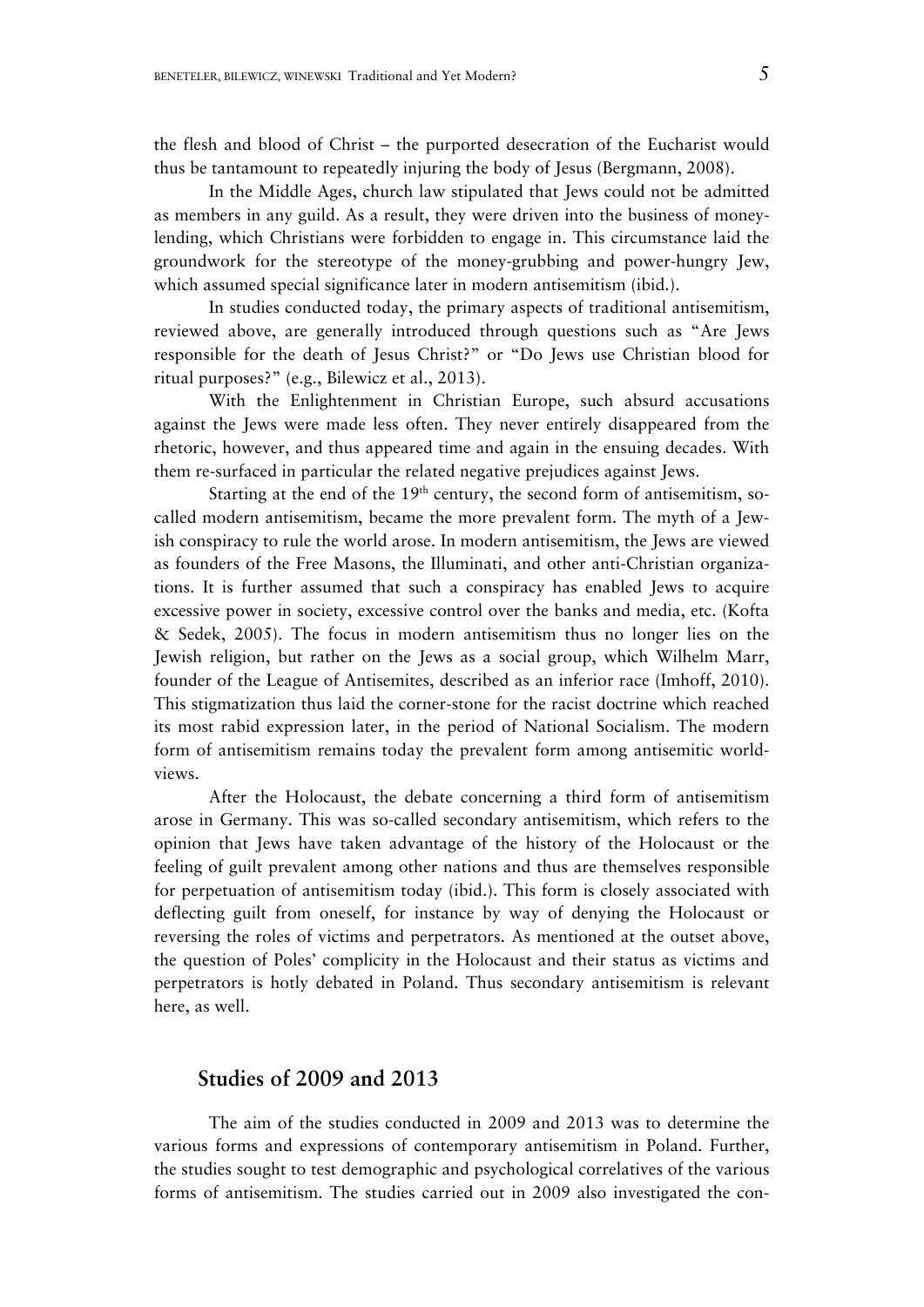duct towards Jews that tended to be displayed by respondents as a result of the viewpoints they held – in the first study by means of their own statements relative to intended conduct and in the second by means of observing their actual conduct toward Jews. The following discussion will focus on trends in the forms of antisemitism, in particular in the form of traditional antisemitism. We will discuss and explain differences observed between the points in time at which the two studies were conducted.

## **Methods**

Both studies (2009 and 2013) were conceived as nationwide surveys of a representative random sample of the Polish population. The sample for 2009 included 979 adult respondents; the sample for 2013 included 965.

In order to achieve an appropriately representative sample, households were selected and visited based on the principle of randomness. The respondents were interviewed personally by experts from the public opinion institute (CBOS) with the aid of computer-supported data collection techniques.

### **The structure of antisemitic viewpoints**

In both studies, respondents were presented with a list of twelve antisemitic opinions. They were to rate their degree of agreement with each opinion on a Likert scale. The two statements of the traditional antisemitic position (set forth above) were drawn from anthropological and sociological literature on the subject (Krzeminski, 2002; Tokarska-Bakir, 2008). Four statements represented Polish variants on the statements used in the German literature to measure secondary antisemitism (Bergmann, 2008; Frindte, 2006; Imhoff & Banse, 2009). These included, for example: "Jews take advantage of our feelings of guilt" and "it annoys me to talk about Polish crimes against the Jews." As these four questions were drawn from another national context, they were pre-tested on a random sample of 100 sociology students and demonstrated appropriate reliability. The last six statements were drawn from previous research on the belief in a Jewish conspiracy (Kofta & Sedek, 2005). Examples are the statements "Jews would like to rule the world" or "Jews achieve their common goals through secret agreements." In order to determine the structure of antisemitic opinions, an explorative factor analysis with Varimax rotation was carried out, by which three components of antisemitism in Poland could be found. The first scale was referred to as "traditional antisemitism," the second as "secondary antisemitism," and the third as "belief in a Jewish conspiracy." The reliability of all three scales was confirmed.

## **Further Variables**

The respondents were moreover presented with various scales measuring presumed correlatives of antisemitism.

It is assumed that antisemitism is connected with authoritarian personalities (Adorno, Frenkel-Brunswik, Levinson & Sanford, 1950), that is, with individuals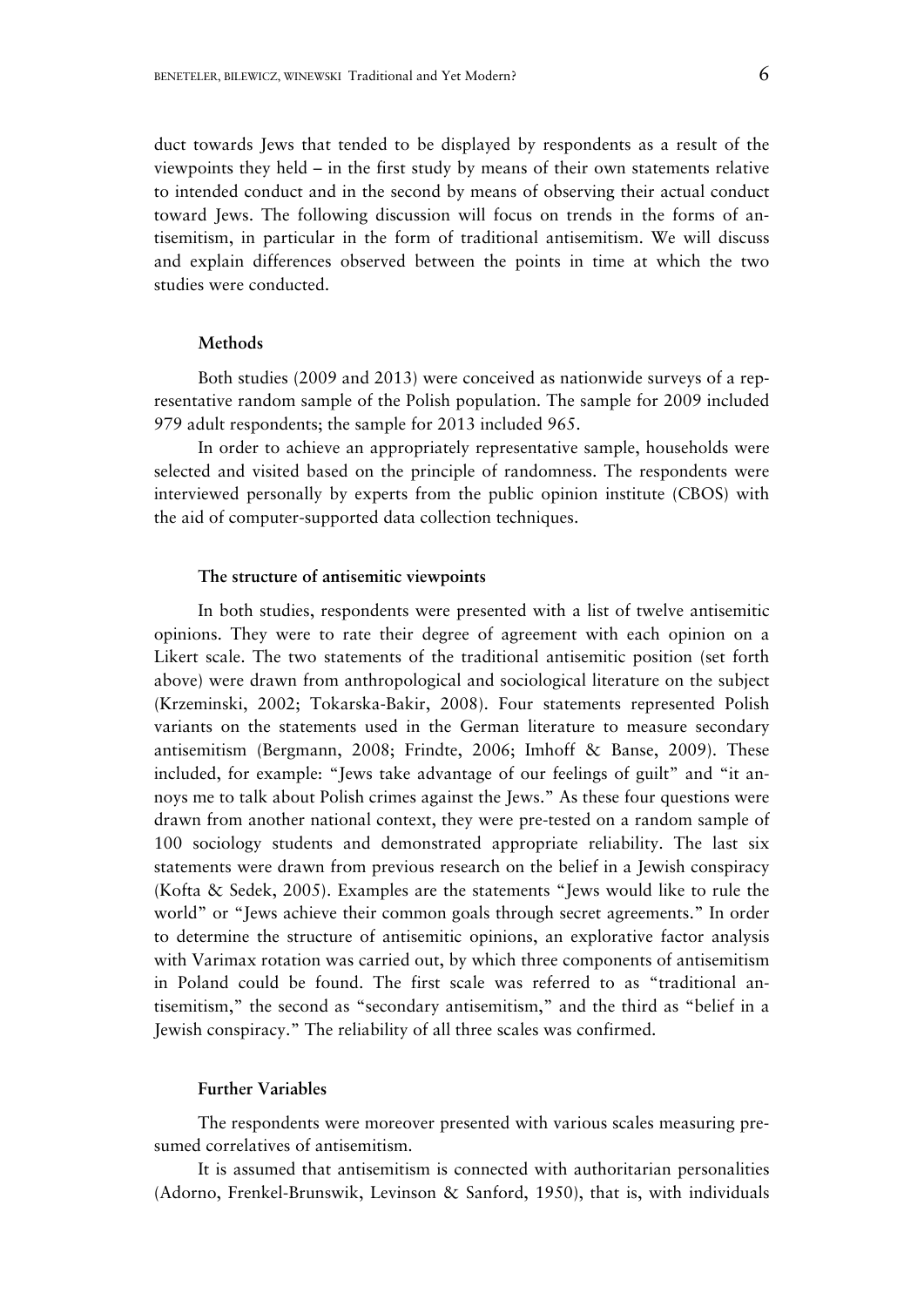showing a high degree of obedience toward authorities and strict conformity to conventions and norms. Authoritarianism was measured in 2009 with the aid of the authoritarianism scale of Koralewicz (1987). In 2013, it was measured with the aid of the scale for right-wing antisemitism (Altmeyer, 1981).

The connection between social dominance orientation (SDO) – the need for hierarchies and denigration of disadvantaged groups (Sidanius & Pratto, 2001) – and antisemitism is a subject of debate. Jews are not generally regarded as a disadvantaged group. With regard to an individual's way of dealing with the Holocaust, however, it is conceivable that denigration of the victims could serve as justification for one's own crimes (Imhoff, 2010). Social dominance orientation was measured with the aid of the SDO-scale of Sidanius & Pratto (2001).

Strong identification with one's own group is also considered a correlative of antisemitism. According to the theory of social identity (Tajfel & Turner, 1986), identification with one's own group enables an individual to ascribe positive distinction to himself relative to members of other groups. This process is thus associated with higher estimation of one's own group and devaluation of the foreign group. Such identification was measured in the studies under discussion by means of the group identification scale of Cameron (2004).

The study sought moreover to determine to what extent the various forms of antisemitism were related to actual contact with Jews. To this end, respondents were asked whether they themselves or their friends had any contact with Jews.

The desired degree of social distance from Jews was ascertained as an indication of intended conduct: a modified form of the Bogardus-social-distance-scale, similar to that used in other psychological studies, was employed (e.g., Sagiv & Schwartz, 1995). This scale seeks to measure an individual's readiness to accept social contact with a foreign group in various areas of life.

Other demographic and situational factors which may exert an influence on antisemitism include age, sex, political views, and religiosity. Educational level was measured by reference to the highest degree that had been completed. To ascertain political views, respondents were asked to rate their own right-wing or left-wing orientation on a 7-step Likert-scale. Religiosity was determined by means of the questions: "Do you take part in any religious practices?" and "Regardless of your participation in religious practices, do you view yourself as religious?"

## **Results on the structure of antisemitism**

Both studies showed that a majority of Poles agree with the statements indicating belief in a Jewish conspiracy (65% in 2009) and the statements indicating secondary antisemitism (60 % in 2009). These results did not change significantly from 2009 to 2013.

Remarkably, however, the studies suggest that between 2009 and 2013 a change occurred relative to traditional antisemitism that directly contradicts intuitive expectations: traditional antisemitism won support in the later study. In 2009, 15 % of the respondents agreed with the viewpoints of traditional antisemitism; in 2013, the number was 23 %.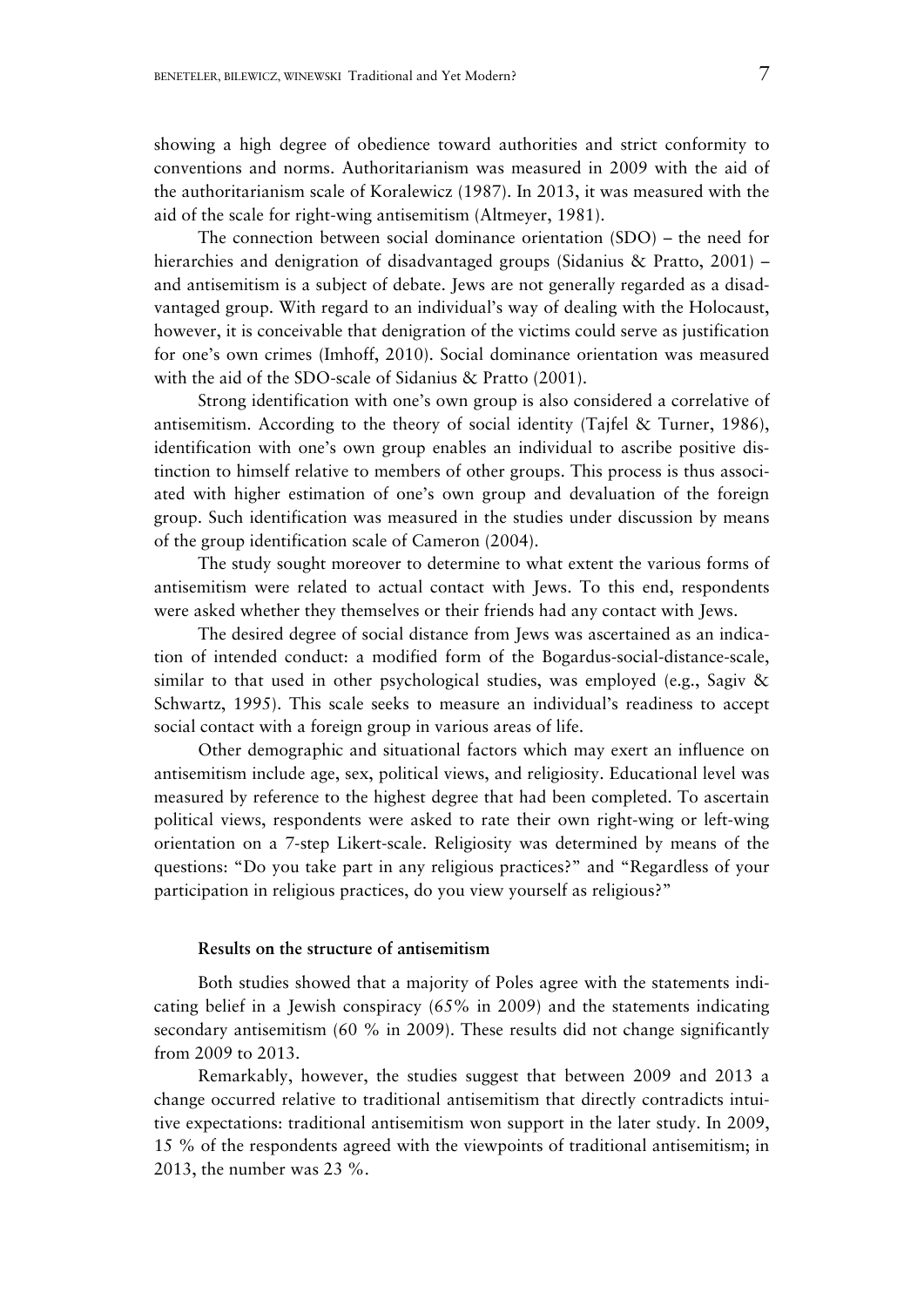A closer analysis of the survey results only corroborates this trend: the number of respondents who utterly rejected the statements of traditional antisemitism decreased significantly (from 48.79 % in 2009 to 36.89% in 2013), while the number of those who agreed completely nearly doubled (from 5.18 % to 9.03 %).

Regarding the two questions that measured respondents' position on the traditional antisemitism scale, the answers given to both questions changed similarly from study to study. While in 2009 only 13 % of the respondents agreed with the statement that "Jews are responsible for the death of Jesus Christ," 18 % agreed with that statement in 2013. The suggestion that "Jews use Christian blood for ritual purposes" found support among only 10 % of the respondents in 2009; in 2013 the number was 13 %. These differences are only marginal; but a more significant difference emerges when comparing the number of respondents who rejected these statements out of hand. While in the 2009 study 66 % rejected the first statement, in 2013 only 53 % did so. 46 % of respondents rejected the second statement in 2009; in 2013, only 35 % did so.

As described above, traditional antisemitism is the oldest form of antisemitism. It has its roots in early Christianity, and began as early as the beginning of the 19th century to give way to the other forms. Sociologists have assumed that this form of antisemitism was on the verge of extinction in Poland (e.g., Krzeminski, 2002). An increase in this form of antisemitism in our modern times thus represents an astonishing result.

Also interesting are the significant differences in the prevalence of traditional antisemitism in the various Voivodships of Poland: the two Voivodships in southeastern Poland, Lublin and the Carpathian Foothills, revealed a significantly higher prevalance of traditional antisemitism than the others. Masovia and Pommerania also registered relatively high values. According to Markowski (2006), these Voivodships are precisely the ones in which right-wing political parties have the strongest support.

# **Correlation between traditional antisemitism and demographic and psychological variables**

A change between the two points in time at which the studies were conducted appeared not only in the prevalance of traditional antisemitism, but also in the correlations between antisemitism and some of the demographic and psychological variables presented above.

|                    | 2009     | 2013     |
|--------------------|----------|----------|
| Age                | $.12**$  | $.10**$  |
| Sexb               | .01      | $-.04$   |
| Level of education | $-.22**$ | $-.24**$ |
| Identification     | $-.05$   | $.10**$  |

Table 1: Correlationsbetween traditional antisemitism and various demographic and psychological factors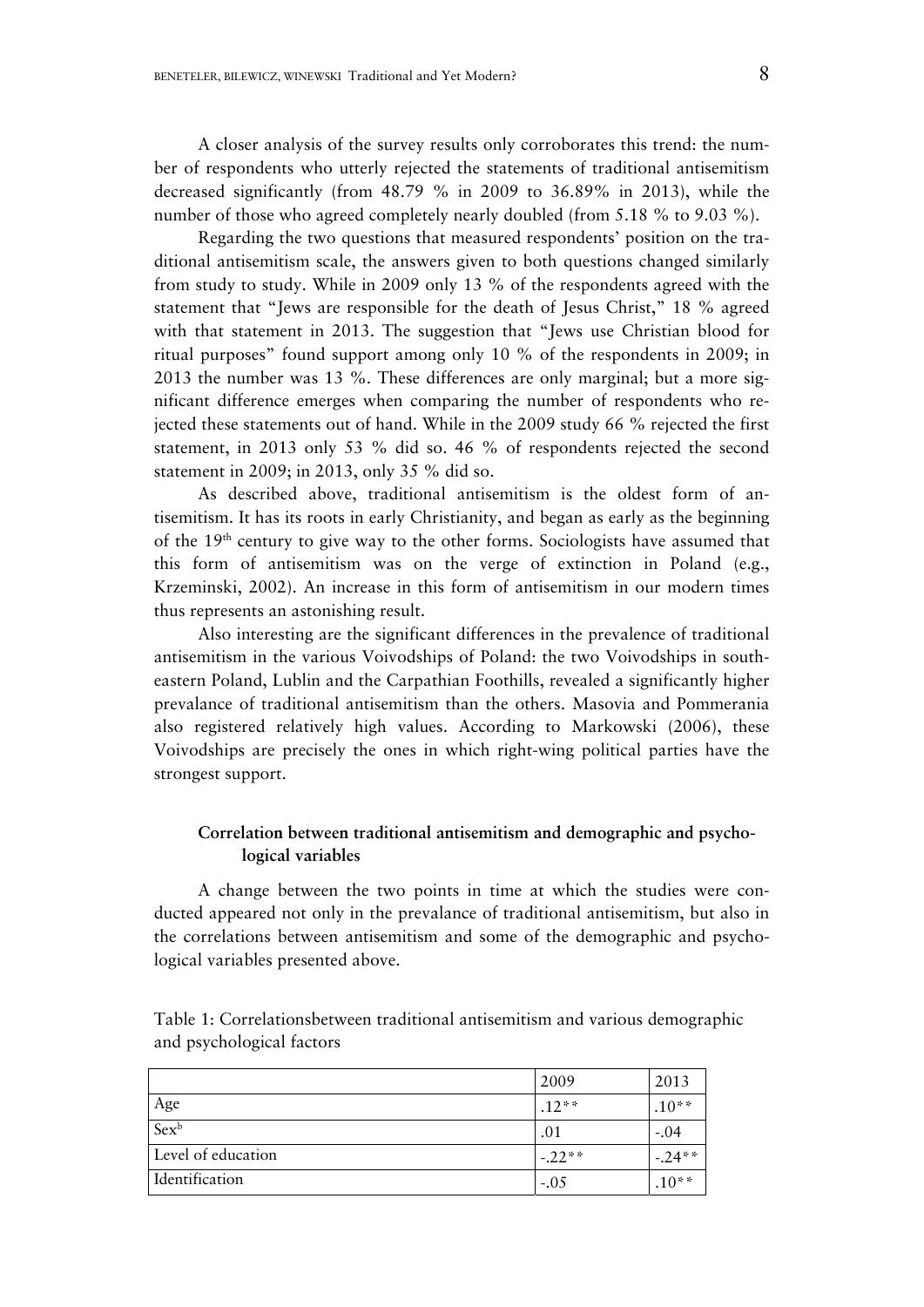| Contakt <sup>b</sup>          | $-.07*$ | $-14**$ |
|-------------------------------|---------|---------|
| Political views               | $-.02$  | $.13**$ |
| Religiosity                   | $.12**$ | $.11**$ |
| <b>SDO</b>                    | .06     | $.11**$ |
| Authoritarianism <sup>a</sup> | $.32**$ | $.16**$ |
| * $p < .05$ , ** $p < .001$   |         |         |

Notes: a) In 2009 and 2013, two different procedures were used to measure authoritarianism b) Point-biserial correlation

The correlation between age and antisemitism was significant in both years – the older respondents were, the more likely they were to express views associated with traditional antisemitism.

The level of education also had a significant influence on the expression of traditional antisemitism in both studies: the lower the education level, the higher the predisposition towards traditional antisemitism. Moreover, the study found that traditional antisemitism was particularly widespread in rural areas and less common in cities. There is further a significant correlation between religiosity and traditional antisemitism. This correlation showed no change from the date of the first study to the date of the second. The correlation between authoritarianism and traditional antisemitism was, despite the use of two different means of measuring the relationship, significant in both years.

Differences between the years of the two studies appeared with regard to the variables identification with own group, social dominance orientation, political viewpoints, authoritarianism, and contact with Jews. While identification with own group, SDO, and political viewpoints revealed no correlation with traditional antisemitism in 2009, a significant correlation between these factors and traditional antisemitism appeared in 2013. That is, the more respondents showed strong identification with their nationality, high SDO values, and right-wing political orientation, the more likely they were to share the viewpoints of traditional antisemitism.

The study moreover revealed that traditional antisemitism is more likely to be expressed by individuals who experience a low level of interaction with Jews. This negative correlation appeared in both 2009 and 2013, but was stronger in the later study.

### **Interpreting the correlations**

Age, level of education, place of residence, religiosity, and authoritarianism appear to be stable correlatives of traditional antisemitism. The other variables shift in significance relative to traditional antisemitism.

Older people and those living in rural areas generally tend to show a stronger leaning toward religiosity, traditionalism, and conservatism. This may explain their increased tendency toward expressing traditional antisemitism, as well. Moreover, it is also possible that older people were socialized at a time when traditional an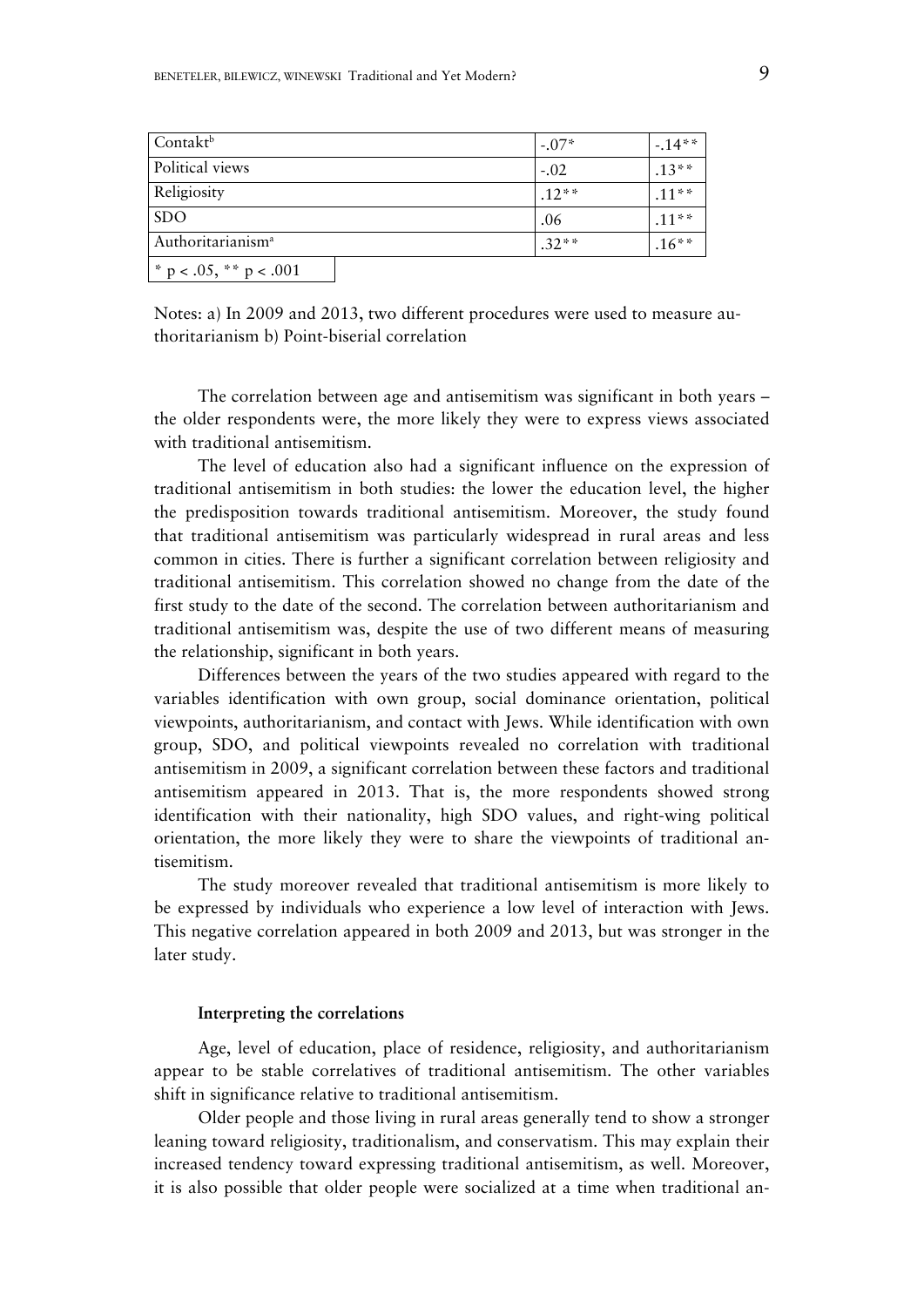tisemitism was more widespread. In light of the religious orientation of the views associated with traditional antisemitism, it is not surprising that religiosity and traditional antisemitism are closely related. But not only are the primary aspects of traditional antisemitism defined in religious terms, they also reveal highly irrational components – for example, the belief that Jews are carrying out ritual murders. In light of this, one might well have expected that a low level of education is conducive to traditional antisemitism. A regression analysis of the various correlatives with regard to the explained variance of traditional antisemitism showed that an individual's level of education is in fact the strongest predictor of antisemitism, while other variables lose their predictive value. This conclusion implies that a tendency toward traditional antisemitism can be corrected by improved schooling.

By contrast, the factor authoritarianism appears to be personality-defined and therefore less amenable to change. Scholars as early as Adorno et al. (1950) viewed antisemitism as part of the authoritarian personality structure, a type characterized by particularly unconditional obedience to authority and the rejection of groups which deviate from social norms. Adorno thus developed a measure of antisemitism for his authoritarianism scale.

The significant correlation between political viewpoints and antisemitism found in 2013 is in conformity with the finding that Voivodships with a higher prevalance of antisemitism also demonstrate stronger support for right-wing political parties.

The shifting correlation between SDO and antisemitism dovetails with the lack of theoretical clarity discussed above. No clear correlation between the two factors has been demonstrated.

# **Prediction of social distance to Jews on the basis of the three forms of anti-Semitism**

|                             | 2009           |         | 2013           |         |
|-----------------------------|----------------|---------|----------------|---------|
|                             | R <sub>2</sub> |         | R <sub>2</sub> |         |
|                             | $.14**$        |         | $.07**$        |         |
| Secondary                   |                | .07     |                | .01     |
| Jewish conspiracy           |                | $.22**$ |                | $.10*$  |
| Traditional                 |                | $.20**$ |                | $.23**$ |
| * $p < .05$ , ** $p < .001$ |                |         |                |         |

Table 2: Regression of the three antisemitism forms on social distance to Jews

The predictive validity of the three forms of antisemitism with regard to social distance to Jews also shifted from the time of the first study to that of the second:

In 2009, social distance was predicted with approximately equal accuracy by the belief in a Jewish conspiracy and traditional antisemitism. In 2013, traditional antisemitism was the primary predictor, while the belief in a Jewish conspiracy lost in predictive value but remained significantly predictive. Secondary antisemitism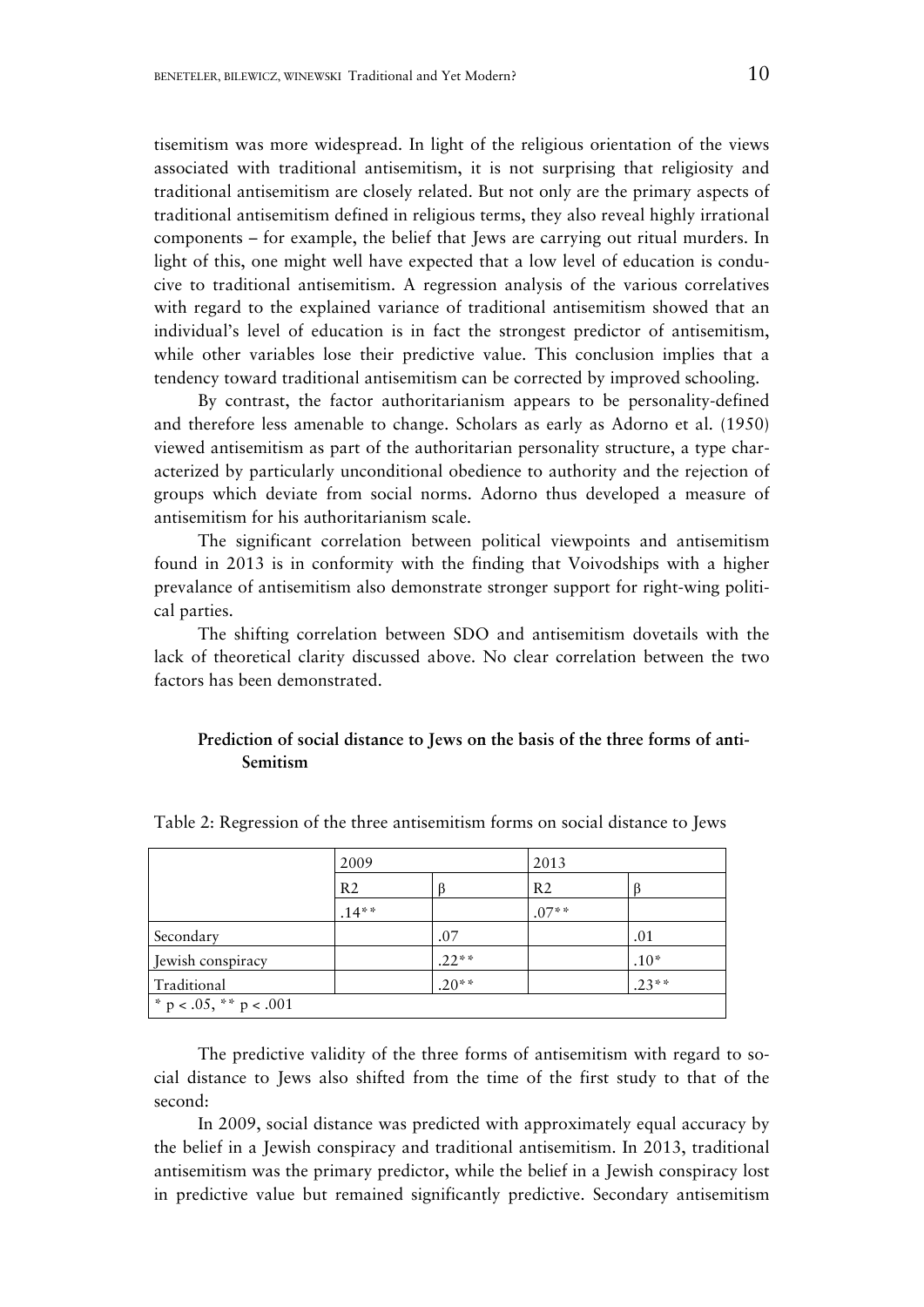had no significant predictive value on social contact to Jews in either the first or the second study.

The three forms of antisemitism together explained 14 % of the variance in social distance in 2009, while in 2013 they explained only 7 %.

### **Interpretation of the predictions**

The shift between 2009 and 2013 regarding the predictive value of the belief in a Jewish conspiracy may possibly be explained by the fact that there were elections for the European Parliament in Poland in 2009. The belief in a Jewish conspiracy is, as described above, a rather politically determined form of antisemitism. It surfaces particularly in times in which the respondents' political consciousness is awakened (Kofta & Sedek, 2005) and thus dominates intentions regarding conduct more strongly at such times. Kofta & Sedek assume that the fear of a government oriented in opposition to collective national interests is stronger in the run-up to elections, and that this increases the appeal of the belief in a Jewish conspiracy.

In this connection, it is also interesting to note that secondary antisemitism – although, at 60 %, it is relatively widespread in the population – shows no significant predictive value. The viewpoints associated with secondary antisemitism thus appear to be prevalent in Poland, but without having any significant impact on the desired social distance to Jews.

The combined predictive value of the three forms of antisemitism is significant, to be sure, but not particularly high. That means that the desire for social distance cannot be adequately predicted by antisemitism; other factors must play a role, as well. It is conceivable, for instance, that people in Poland are already accustomed to enjoying a certain distance from Jews as a result of the low level of contact with Jews described above, and that they wish to maintain the distance for this reason.

# **Conclusion**

Although one had assumed up to now that traditional antisemitism was yielding increasingly to the two dominant forms of antisemitism, namely the belief in a Jewish conspiracy and secondary antisemitism, the two studies under discussion surprisingly revealed a renewed increase in the prevalance of traditional antisemitism over the period spanned by the studies. According to Winiewski and Bilewicz (2013), interpreters must use caution when comparing surveys on antisemitism, because it has been demonstrated that differing results can be obtained depending on the phrasing of the questions, the type of scale used for responses, the format of the questions (open vs. multiple choice) and the role of the interviewer. Smith (1993) points out that even presumably minor differences in the texts introducing two studies or in the ordering of questions can produce variations in the results. It is thus conceivable that the differences observed in the two studies under consideration derive in part from methodological limitations. Because, however, in particular the three forms of antisemitism were measured using the same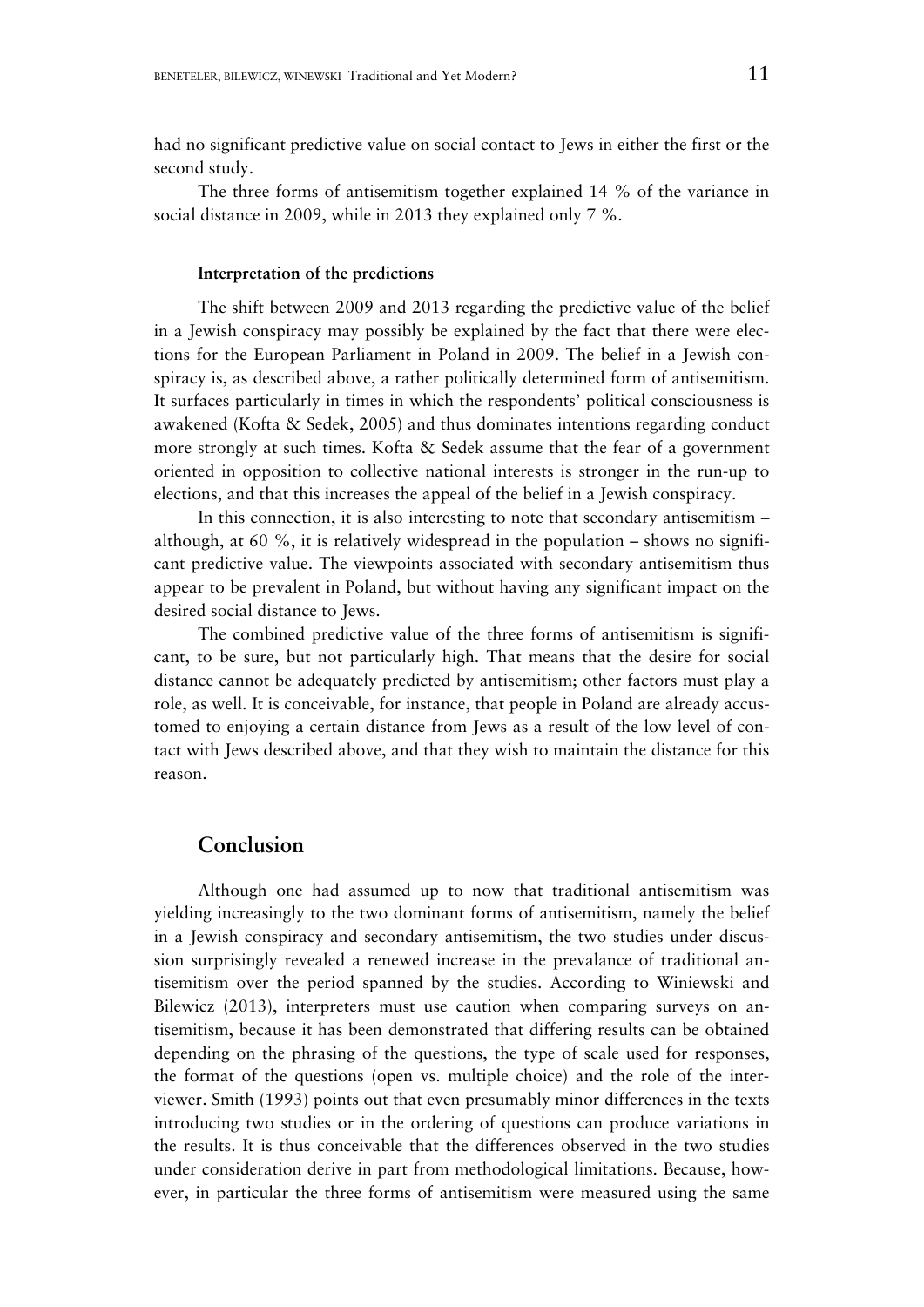questions in both studies, we can assume that not the entire effect can be explained as the result of methodological problems.

The shift observed cannot, however, be fully explained by reference to the various correlatives presented. It is therefore advisable to carry out follow-up studies aiming to shed light on changes in the prevalence of traditional antisemitism and, as appropriate, changes in the psychological and demographic variables. Special emphasis should be laid on changes in the general level of education, which has proven to be a significant predictor of traditional antisemitism. To the extent a representative sample has been and will be selected, it can be assumed that the level of education displayed by the random sample corresponds to that of the general population at the point in time in question. This would make a comparison of the populations at both points in time possible. As political events such as significant legislation or upcoming elections can also influence results, these situational correlatives should be taken into consideration. It would also be interesting to see whether this trend has appeared in other countries with comparable antisemitism structures.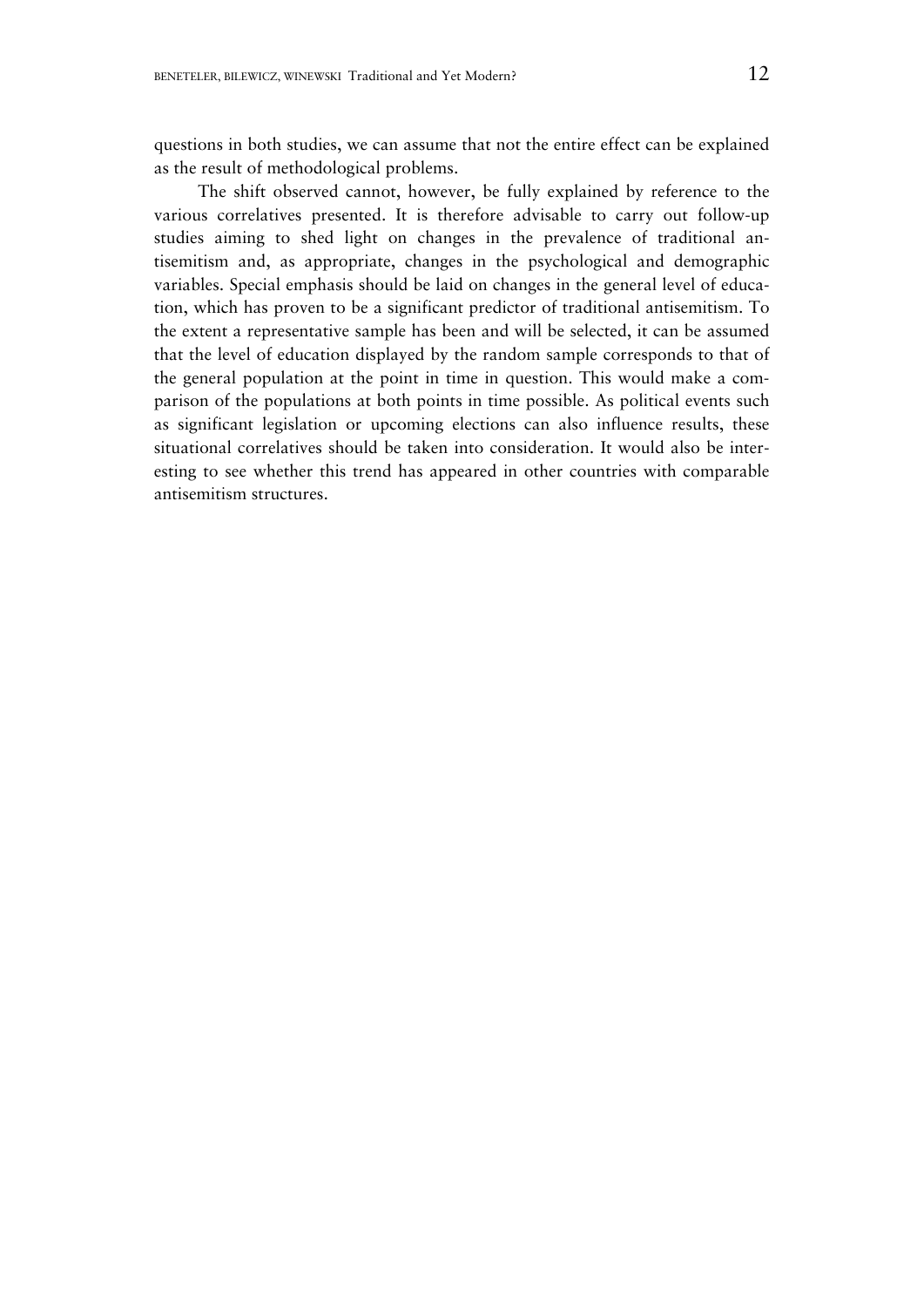#### Literature

ALTEMEYER, R. (1981), *Right-wing authoritarianism*. Winnipeg: University of Manitoba Press.

- ADORNO, T. W., FRENKEL-BRUNSWIK, E., LEVINSON, D. J., & SANFORD, R. N. (1950). *The authoritarian personality*. New York: Harper and Row.
- BERGMANN, W. (2008), *Antisemitic attitudes in Europe: A comparative perspective*. *Journal of Social Issues, 64*, 343–362.
- BERGMANN, W. (2008), *Antisemitismus Erscheinungen und Motive der Judenfeindschaft*. In Wolfgang Benz (Ed.), *Der Hass gegen die Juden. Dimensionen und Formen des Antisemitismus*. In: Berlin: Metropol.
- BILEWICZ, M. (2004), *Wyjaśnianie Jedwabnego* [Explanation of the Crimes of Jedwabne]. In: I. Krzemiński (Ed.), *Antysemityzm w Polsce i na Ukrainie. Raport z badań.* Warsaw: Scholar.
- BILEWICZ, M., & STEFANIAK, A. (2013), *Can a victim be responsible? Antisemitic consequences of victimhood-based identity and competitive victimhood in Poland*. In: B. Bokus (Ed.) *Responsibility: An Interdisciplinary Perspective.* Warsaw: Lexem.
- BILEWICZ, M., & WINIEWSKI, M. (2013), *Harmful ideas. The structure and consequences of antisemitic beliefs in Poland.* In: *Political Psychology, 34, 6,* 821-839.
- BLONSKI, J. (1990), *The poor Poles look at the ghetto.* In: A. Polonsky (Ed.), *My brother's keeper? Recent Polish debates on the Holocaust.* London: Routledge.
- CAMERON, J. E. (2004), *A three-factor model of social identity*. In: *Self and identity, 3, 3,* 239-262.
- ERB, R. (1993), *Die Legende vom Ritualmord. Zur Geschichte der Blutbeschuldigung gegen Juden.* Berlin: Metropol.
- FRINDTE, W. (2006), *Inszenierter Antisemitismus: Eine Streitschrift,* Wiesbaden: Vieweg.
- GROSS, J. T. (2001), *Neighbors: The destruction of the Jewish community in Jedwabne, Poland.* Princeton, NJ: Princeton University Press.
- Gross, J. T. (2006), *Fear: Antisemitism in Poland after Auschwitz. An essay in historical interpretation.*  New York: Random House.
- GROSS, J. T. (2012), *Golden harvest.* Oxford, UK: Oxford University Press.
- IMHOFF, R., & BANSE, R. (2009), *Ongoing victim suffering increases prejudice: The case of secondary antisemitism*. In: *Psychological Science, 20,* 1443–1447.
- IMHOFF, R. (2010), *Zwei Formen des modernen Antisemitismus? Eine Skala zur Messung primären und sekundären Antisemitismus*. In: *Conflict & communication online,* downloaded April 8, 2014 at http://www.cco.regener-online.de/2010\_1/pdf/imhoff.pdf.
- KRZEMINSKI, I. (1993), *Antisemitism in today's Poland.* In: *Patterns of Prejudice,* 27, 127–135.
- KRZEMINSKI, I. (2002), *Polish-Jewish relations, antisemitism and national identity*. In: *Polish Sociological Review, 1,* 25–51.
- KOFTA, M., & SEDEK, M. (2005), Conspiracy stereotypes of Jews during systemic transformation in Poland. In: *International Journal of Sociology, 35,* 40–64.
- KORALEWICZ, K. (1987), *Autorytaryzm, lek, konformizm [Authoritarianism, Fear, and Conformity].* Wrocław: Zakład Narodowy im. Ossolinskich.
- KOSMALA, B. (2000). *Die Vertreibung der Juden aus Polen 1968.* Berlin: Metropol.
- MARKOWSKI, R. (2006), *The Polish Elections of 2005: Pure Chaos or a Restructuring of the Party System?* In: *West European Politics,* 29,4
- MOHL, A. (2011), *The Evolution of Anti-Semitism: Historical and Psychological Roots.* In: *The Journal of psychohistory, 29, 2,* 115-128.
- PELC, M. (2000), *Der Antisemitismus ohne Juden in Polen.* In: B. Kosmala (Ed.), *Die Vertreibung der Juden aus Polen 1968*. Berlin: Metropol.
- SAGIV, L., & SCHWARTZ, S. H. (1995), *Value Priorities and Readiness for Out-group Social Contact.*  In *Journal of Personality and Social Psychology, 69,* 437–448.
- SIDANIUS, J. & PRATTO, F. (2001), *Social Dominance: An Intergroup Theory of Social Hierarchy and Oppression*. Cambridge: Cambridge University Press.
- SMITH, T.W. (1993), *Actual trends or measurement artifacts? A review of three studies of antisemitism*. In: *Public Opinion Quarterly 57*, 380-393.
- STEINLAUF, M. (1997), *Bondage to the dead: Poland and the memory of the Holocaust.* Syracuse, NY: Syracuse University Press.
- SUŁEK, A. (2012), *Ordinary Poles look at Jews. East European Politics & Societies, 26, 2,* 425 444.
- TAJFEL, H. & TURNER, J.C. (1986), *The social identity theory of intergroup behaviour.* In: S. Worchel & W. G. Austin (Eds.), *Psychology of intergroup relations.* Chicago: Nelson-Hall.
- TOKARSKA-BAKIR, J. (2008), *Legendy o krwi. Antropologia przesądu [Blood Legends: the Anthropology of Superstitions.].*Warsaw: W.A.B.
- TOKARSKA-BAKIR, J. (2011). *How to exit the conspiracy of silence? Social sciences facing the Polish-Jewish relations*. In: *East European Politics & Societies, 25, 1,* 129-152.
- TRACHTENBERG, J. (1983), *The Devil and the Jews.* Philadelphia: The Jewish Publication Society of America.